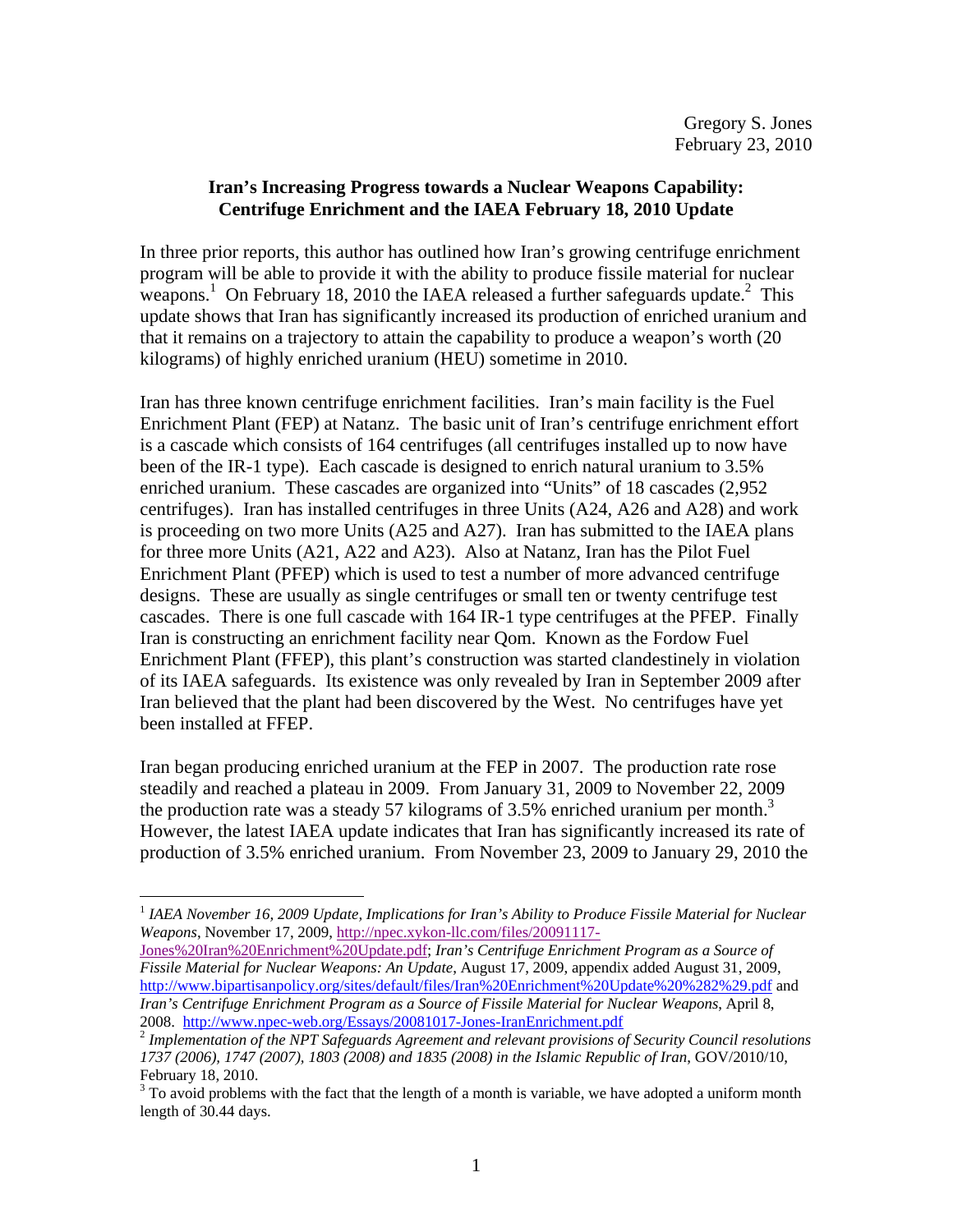production rate was 78 kilograms of 3.5% enriched uranium per month—a 37% increase. As of January 29, 2010 Iran had produced a total of 1,396 kilograms of 3.5% enriched uranium (in the form of 2,065 kilograms of uranium hexafluoride).

The latest IAEA update reveals an interesting development with regard to the number of centrifuges that have been installed at the FEP. As of November 2, 2009 Iran had already installed all of the cascades in Units A24 and A26 as well as 17 of the 18 cascades in A28. The installation of the final cascade in A28 was underway. So as of November 2, 2009 Iran had 8,692 centrifuges (53 cascades) installed and one would expect this number to increase by 164 to 8,856 (54 cascades) when the final cascade in A28 was completed. Instead as of January 31, 2010, 11 cascades in Unit A26 have been disconnected and one cascade in Unit A28 has been removed and a second is in the process of being removed—leaving 16 installed cascades in Unit A28. The IAEA reports that Iran has only 8,610 (52.5 cascades) installed and this number includes the 11 disconnected cascades in Unit A26. Only 41 cascades (6,724 centrifuges) appear to be fully installed.

The reason for the disconnection and removal of these centrifuges is unclear. It is possible that technical problems required this removal so that defective centrifuges can be repaired or replaced. Or it is possible that Iran is dispersing the centrifuges to other known or unknown sites. According to the current IAEA update, the discovery of a small number of depleted uranium particles on equipment at the FFEP near Qom has led Iran to say that some of the equipment at the FFEP had come from the FEP. This development supports the view that the centrifuges being removed from the FEP are being sent to other locations. Note that IAEA safeguards apply only to nuclear material and not equipment such as centrifuges so once a centrifuge leaves the FEP the IAEA has no way to know where it goes.

The trend in the number of centrifuges actually enriching uranium at the FEP has been declining. On May 31, 2009, 30 cascades (4,920 centrifuges) were in operation, on August 12, 2009 this number had declined to 28 cascades (4,592 centrifuges), on November 2, 2009 the number had declined to 24 cascades (3,936 centrifuges) and as of the latest IAEA update (January 31, 2010) only 23 cascades (3,772 centrifuges) were in operation. Again the reasons for this decline are unclear. Some have attributed it to technical problems with Iran's enrichment effort but this explanation is hard to reconcile with the actual increase in Iran's uranium production. Indeed one of the most interesting developments over the last eight months is that Iran has managed to maintain and then significantly increase the amount of 3.5% enriched uranium that it is producing while the number of operating centrifuges seem to have declined. This raises the issue of the enrichment capacity of Iran's centrifuges.

The ability to carry out enrichment is measured in terms of "Separative Work Units" (SWU). Based on what is known about the technical characteristics of Iran's IR-1 centrifuges (as well as the European technology on which they are based), several years ago it was assumed that each of Iran's centrifuges could produce around 2.5 SWU per machine-year. This value was somewhat similar to the 1.9 SWU per machine-year that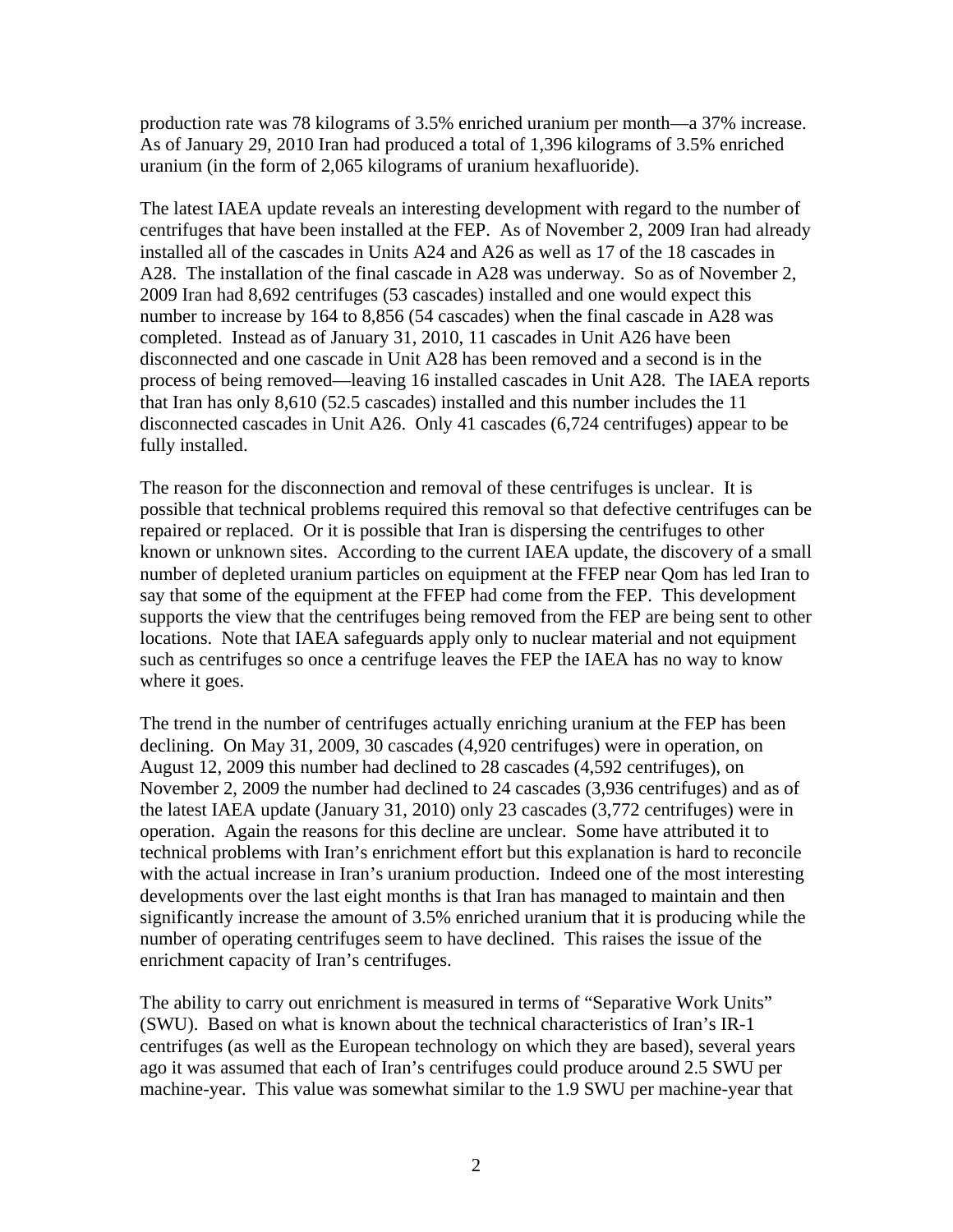the Iranians themselves had suggested (based on a 2005 briefing). $<sup>4</sup>$  However, as this</sup> author pointed out in prior analysis, the Iranian output of enriched uranium seemed nowhere close to these values but rather about 0.5 SWU per machine-year (based on performance from late 2008 to the first half of  $2009$ ).<sup>5</sup> The reason for this poor performance was unclear. At the time this author suggested that this low value could be inherent to the Iranian centrifuges or it could be some teething problem and the performance could increase as the Iranians managed to work out the problems.

That Iran has been able to increase the amount of enriched uranium produced while using fewer centrifuges indicates that the latter is the case. Indeed the current operating centrifuges seem to be producing 0.87 SWU per machine-year—about a 75% increase. This is a very significant development since such an increase is equivalent to having 75% more centrifuges. Though Iran is operating fewer centrifuges at the FEP, the total SWU output has increased from about 2,400 SWU per year (4,920 centrifuges at 0.5 SWU per machine-year) to about 3,300 SWU per year (3,772 centrifuges at 0.87 SWU per machine-year)—a 37% increase. Furthermore there is no reason to think that an output of 0.87 SWU per machine-year is the ultimate limit for Iran's IR-1 centrifuges.

Another important development is that Iran has begun to produce 19.8% enriched uranium at the PFEP from 3.5% enriched uranium that had previously been produced at the FEP. On February 8, 2010 Iran informed the IAEA that on February 9, 2010 it intended to start this process. On February 9, 2010 the IAEA asked Iran not to proceed until necessary additional safeguards were put into place at the PFEP but when IAEA inspectors arrived there on February 10, they found that Iran had already started the process. By February 11 Iran had started producing 19.8% enriched uranium--a result that is consistent with the short equilibrium time of the centrifuge enrichment process. Initially Iran had only transferred about 10 kilograms of 3.5% enriched uranium to the PFEP but on February 14 Iran transferred about 1,320 kilograms of 3.5% enriched uranium from the FEP to the PFEP. This is almost all of the 3.5% enriched uranium that Iran has produced.

Only one cascade at the PFEP is capable of producing 19.8% enriched uranium from 3.5% enriched uranium. This is the 164 centrifuge cascade which consists of IR-1 type centrifuges. Assuming that each centrifuge can produce 0.87 SWU per machine-year this cascade can produce about 2.5 kilograms of 19.8% enriched uranium per month, requiring about 30 kilograms of 3.5% enriched uranium feed per month. Ostensively Iran's reason for undertaking this action is to produce fuel for the Tehran Research Reactor. My prior analysis found that this reactor uses about 7 kilograms of 19.75% enriched uranium per year so that it will only take Iran about 3 months to produce this amount of enriched uranium.<sup>6</sup> However, Iran's transfer of over 1,300 kilograms of 3.5%

<sup>&</sup>lt;sup>4</sup> http://www.world-nuclear.org/sym/2005/pdf/Saeidippt.pdf

<sup>&</sup>lt;sup>5</sup> Iran's Centrifuge Enrichment Program as a Source of Fissile Material for Nuclear Weapons: An Update, August 17, 2009, appendix added August 31, 2009,<br>http://www.bipartisanpolicy.org/sites/default/files/Iran%20Enrichment%20Update%20%282%29.pdf

 $\overline{6}$  Fueling the Tehran Research Reactor: Technical Considerations on the Risks and Benefits, October 12, 2009, http://npec.xykon-llc.com/files/20091012-Jones%20trr.pdf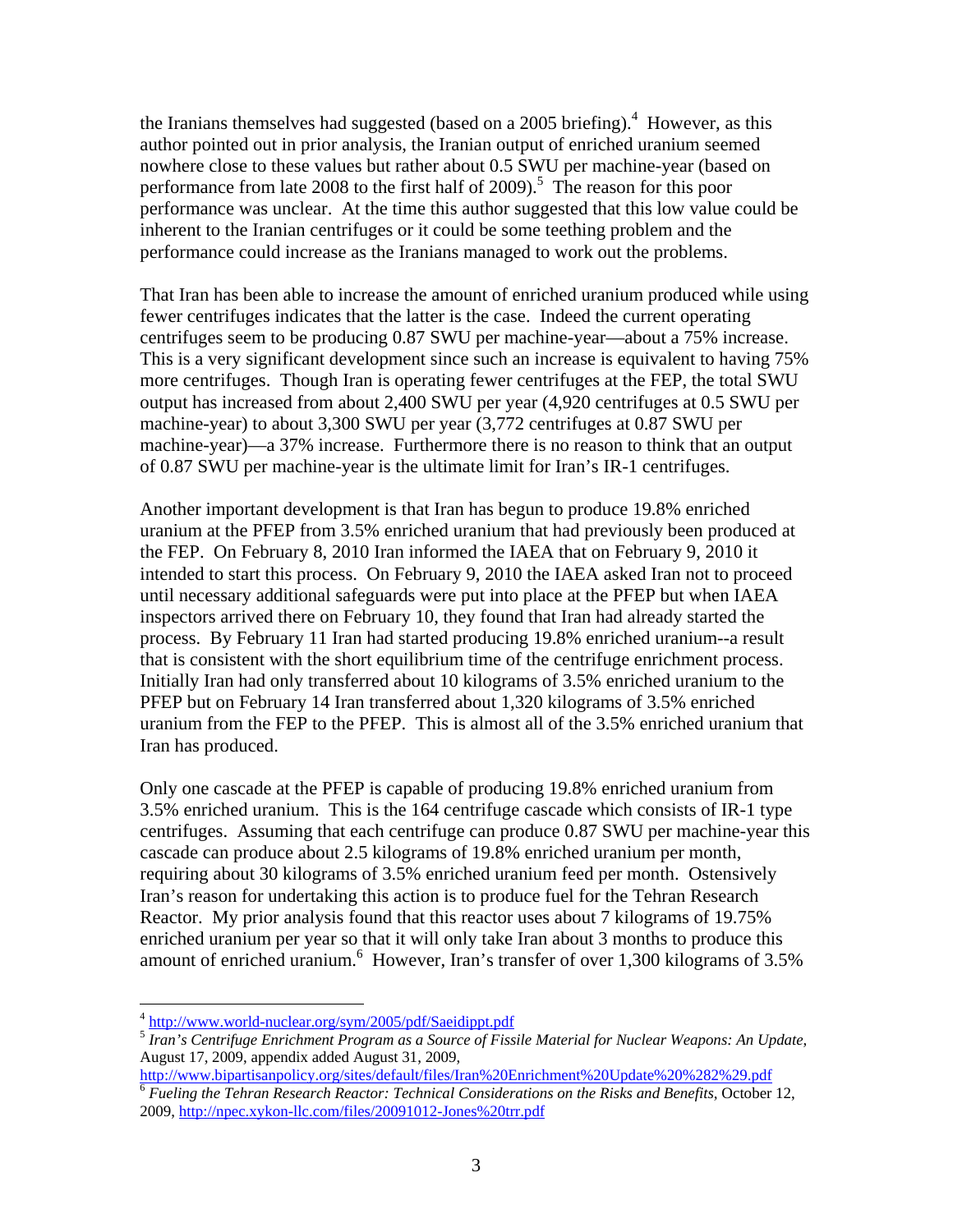enriched uranium to the PFEP would seem to imply that Iran intends a much longer campaign. At its current rate of consumption it will take about 3 years 8 months to process all of the 3.5% enriched uranium currently at the PFEP.

Iran is developing multiple pathways to attain the capability to produce HEU for nuclear weapons. In the author's past analysis one of the principal pathways was to break out from safeguards and undertake a two step process of batch recycling at the FEP starting with Iran's stockpile of 3.5% enriched uranium.<sup>7</sup> We consider any situation where Iran can produce a weapon's worth of HEU in less than two months as one where IAEA safeguards can not be adequately applied. Table 1 illustrates the process assuming Iran is limited to just the 3,772 centrifuges (23 cascades) that it currently is operating. Table 2 illustrates the same process assuming Iran uses all 8,528 centrifuges that it has installed in full cascades (52 cascades).

The two tables show that to carry out this process, Iran will need to start with a stockpile of about 1,900 kilograms of 3.5% enriched uranium. Its current stockpile (as of January 31, 2010) is about 1,400 kilograms. At its current rate of production it will take Iran only about six months (around the end of July 2010) for it to have 1,900 kilograms of 3.5% enriched uranium. If only 23 cascades are used after the breakout from safeguards, then the 107 days required might be long enough so that the West could undertake counteraction before the process was completed. Table 2 shows that if 52 cascades are used instead, then the time required after breakout from safeguards is only 51 days which is less than our standard of two months. Exactly when Iran could have 52 cascades operational is unclear but there is no reason to think it could not occur sometime in 2010 given that Iran already has the centrifuges installed.

## **Table 1**

# **Time, Product and Feed Requirements for the Production of 20 kg of HEU by Batch Recycling in a 23 Cascade Enrichment Plant (3,772 Centrifuges, 0.87 SWU per Machine-Year)**

| Cycle  | <b>Product Enrichment</b> | <b>Feed Enrichment</b> | Time for Cycle |
|--------|---------------------------|------------------------|----------------|
|        | and Quantity              | and Quantity           | (Days)         |
| First  | 19.75%                    | 3.5%                   | 85             |
|        | 159 kg                    | 1,880 kg               |                |
| Second | 91.1%                     | 19.75%                 |                |
|        | $20 \text{ kg}$           | $155$ kg               |                |
| Total  |                           |                        | $107*$         |

\*Includes four days to account for equilibrium and cascade fill time.

 $\overline{a}$ <sup>7</sup> *Iran's Centrifuge Enrichment Program as a Source of Fissile Material for Nuclear Weapons: An Update*, August 17, 2009, appendix added August 31, 2009,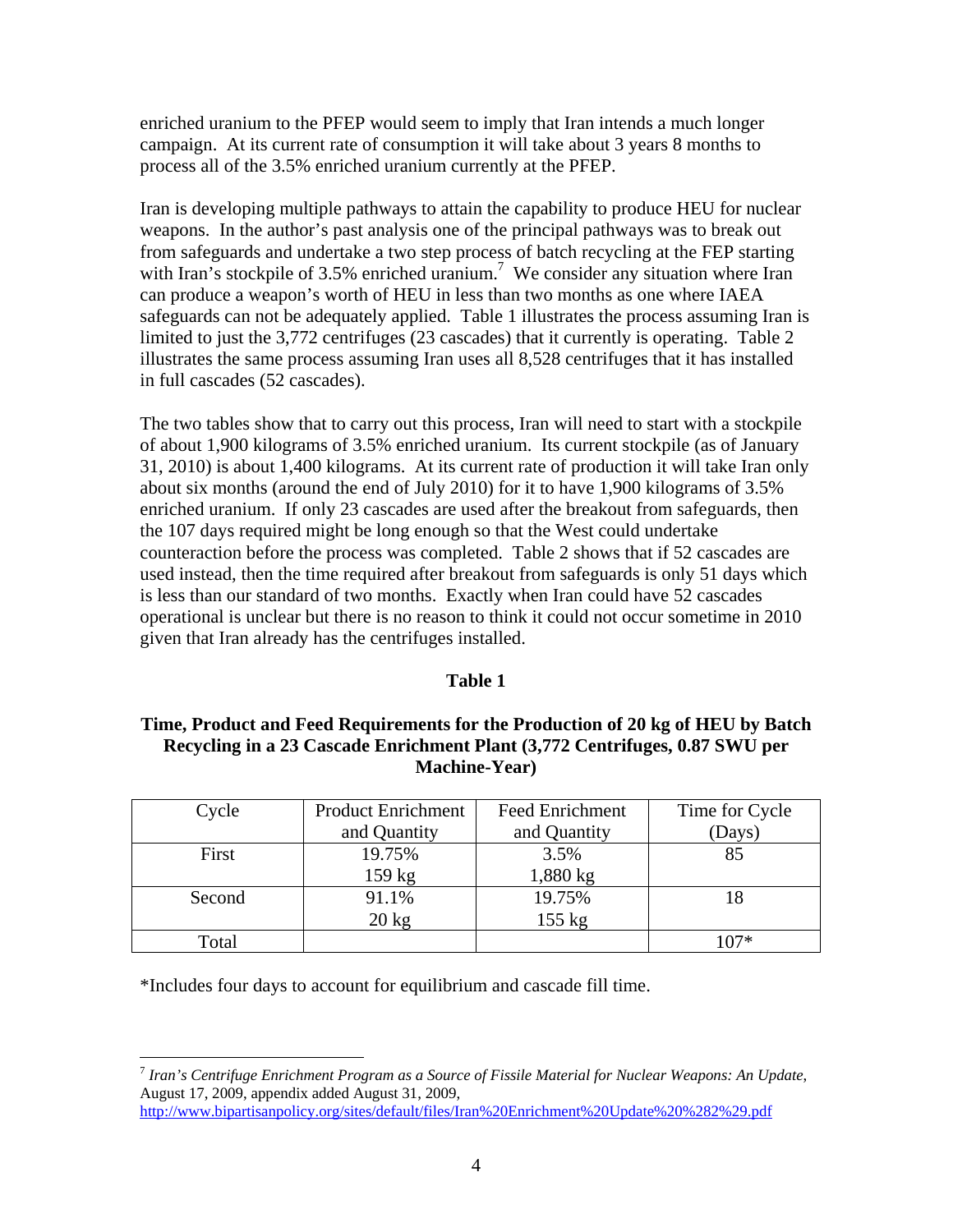#### **Table 2**

#### **Time, Product and Feed Requirements for the Production of 20 kg of HEU by Batch Recycling in a 52 Cascade Enrichment Plant (8,528 Centrifuges, 0.87 SWU per Machine-Year)**

| Cycle  | <b>Product Enrichment</b> | <b>Feed Enrichment</b> | Time for Cycle |
|--------|---------------------------|------------------------|----------------|
|        | and Quantity              | and Quantity           | (Days)         |
| First  | 19.75%                    | 3.5%                   | 39             |
|        | $164 \text{ kg}$          | $1,940 \text{ kg}$     |                |
| Second | 91.1%                     | 19.75%                 |                |
|        | $20 \text{ kg}$           | $155$ kg               |                |
| Total  |                           |                        | $51*$          |

\*Includes four days to account for equilibrium and cascade fill time.

Furthermore Iran's production of 19.8% enriched uranium at the PFEP has shown that the first step of this two step process does not require breaking IAEA safeguards. Breakout from safeguards would only be required for the cycle where the HEU is actually produced. As can be seen from Table 3 (a truncated version of Table 1) even using only 23 cascades (3,772 centrifuges) this process can be carried out in only 20 days—far less than the two months required for effective safeguards. This method of HEU production would still require Iran to first produce about 1,900 kilograms of 3.5% enriched uranium but as was discussed above, Iran will achieve this goal around the end of July this year. Iran will then have to convert this 3.5% enriched uranium to 19.8% enriched uranium (about 160 kilograms will be required to produce 20 kilograms of HEU). Using only one cascade as it is currently doing, it will take Iran about five years to produce this much 19.8% enriched uranium. However, there is nothing preventing Iran from using more cascades. If it were to use five cascades then only about a year will be needed to produce the required amount of 19.8% enriched uranium. If it uses ten cascades, then only about six months would be required. Clearly, this is well within Iran's capability.

## **Table 3**

# **Time, Product and Feed Requirements for the Production of 20 kg of HEU Starting with 19.75% Enriched Uranium in a 23 Cascade Enrichment Plant (3,772 Centrifuges, 0.87 SWU per Machine-Year)**

| Cycle | <b>Product Enrichment</b> | Feed Enrichment  | Time for Cycle |
|-------|---------------------------|------------------|----------------|
|       | and Quantity              | and Quantity     | (Days)         |
| First | 91.1%                     | 19.75%           |                |
|       | $20 \text{ kg}$           | $155 \text{ kg}$ |                |
| Total |                           |                  | $20*$          |

\*Includes two days to account for equilibrium and cascade fill time.